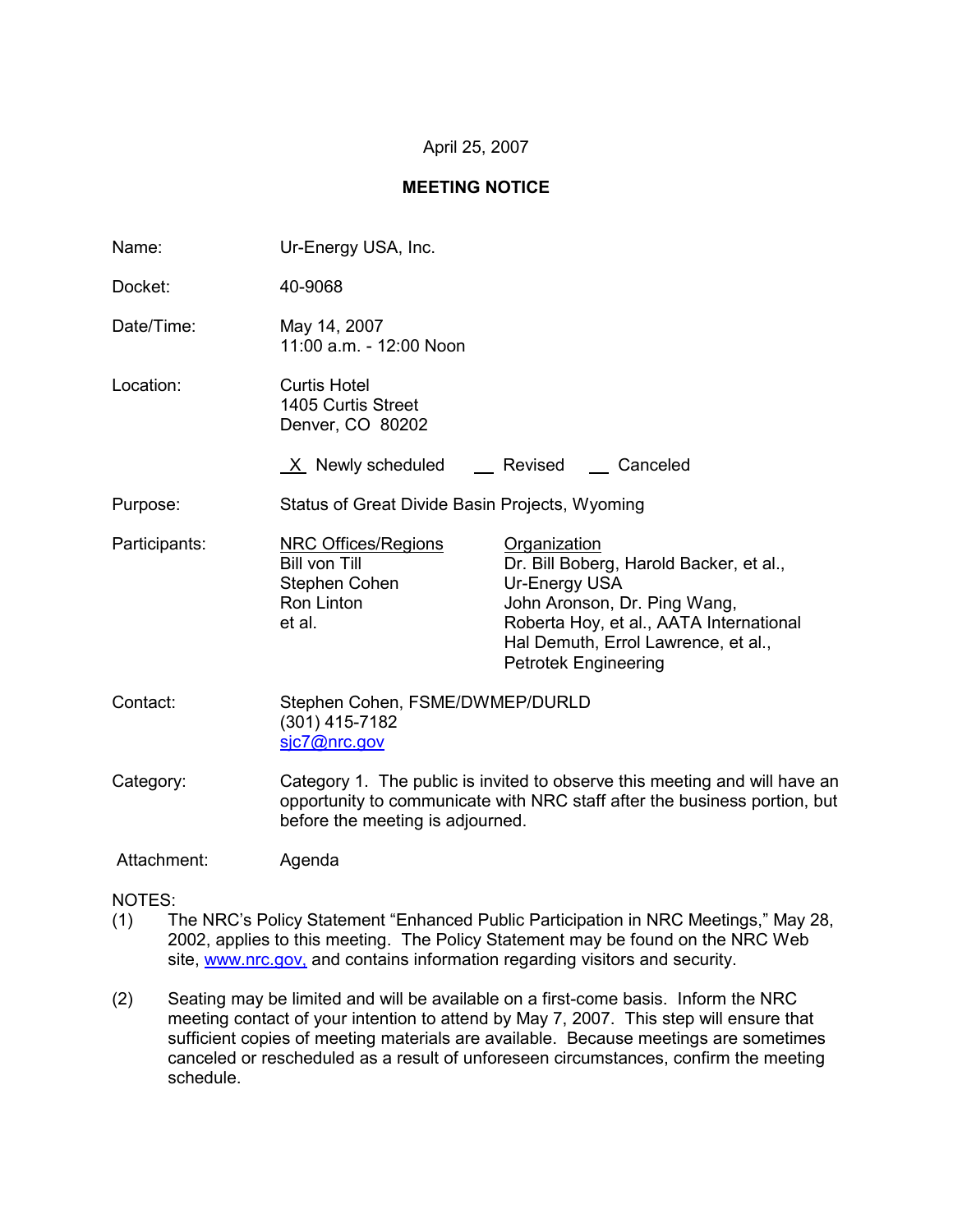# **MEETING NOTICE**

| Name:                                                                                                                                                                                                                                                                                                                                                                            |                                              | Ur-Energy USA, Inc.                                                                                                                                                                                                                                    |                                                                                                                           |  |
|----------------------------------------------------------------------------------------------------------------------------------------------------------------------------------------------------------------------------------------------------------------------------------------------------------------------------------------------------------------------------------|----------------------------------------------|--------------------------------------------------------------------------------------------------------------------------------------------------------------------------------------------------------------------------------------------------------|---------------------------------------------------------------------------------------------------------------------------|--|
| Docket:                                                                                                                                                                                                                                                                                                                                                                          |                                              | 40-9068                                                                                                                                                                                                                                                |                                                                                                                           |  |
| Date/Time:                                                                                                                                                                                                                                                                                                                                                                       |                                              | May 14, 2007<br>11:00 a.m. - 12:00 Noon                                                                                                                                                                                                                |                                                                                                                           |  |
| Location:                                                                                                                                                                                                                                                                                                                                                                        |                                              | <b>Curtis Hotel</b><br>1405 Curtis Street<br>Denver, CO 80202                                                                                                                                                                                          |                                                                                                                           |  |
|                                                                                                                                                                                                                                                                                                                                                                                  |                                              | $X$ Newly scheduled $X$ Revised $X$ Canceled                                                                                                                                                                                                           |                                                                                                                           |  |
| Purpose:                                                                                                                                                                                                                                                                                                                                                                         |                                              | Status of Great Divide Basin Projects, Wyoming                                                                                                                                                                                                         |                                                                                                                           |  |
| Participants:                                                                                                                                                                                                                                                                                                                                                                    |                                              | <b>NRC Offices/Regions</b><br>Organization<br><b>Bill von Till</b><br>Ur-Energy USA<br>Stephen Cohen<br>Ron Linton<br>John Aronson, Dr. Ping Wang,<br>et al.<br><b>Petrotek Engineering</b>                                                            | Dr. Bill Boberg, Harold Backer, et al.,<br>Roberta Hoy, et al., AATA International<br>Hal Demuth, Errol Lawrence, et al., |  |
| Contact:                                                                                                                                                                                                                                                                                                                                                                         |                                              | Stephen Cohen, FSME/DWMEP/DURLD<br>$(301)$ 415-7182<br>sic7@nrc.gov                                                                                                                                                                                    |                                                                                                                           |  |
| Category:                                                                                                                                                                                                                                                                                                                                                                        |                                              | Category 1. The public is invited to observe this meeting and will have an<br>opportunity to communicate with NRC staff after the business portion, but<br>before the meeting is adjourned.                                                            |                                                                                                                           |  |
|                                                                                                                                                                                                                                                                                                                                                                                  | Attachment:                                  | Agenda                                                                                                                                                                                                                                                 |                                                                                                                           |  |
| NOTES:<br>(1)                                                                                                                                                                                                                                                                                                                                                                    |                                              | The NRC's Policy Statement "Enhanced Public Participation in NRC Meetings," May 28,<br>2002, applies to this meeting. The Policy Statement may be found on the NRC Web<br>site, www.nrc.gov, and contains information regarding visitors and security. |                                                                                                                           |  |
| Seating may be limited and will be available on a first-come basis. Inform the NRC<br>(2)<br>meeting contact of your intention to attend by May 7, 2007. This step will ensure that<br>sufficient copies of meeting materials are available. Because meetings are sometimes<br>canceled or rescheduled as a result of unforeseen circumstances, confirm the meeting<br>schedule. |                                              |                                                                                                                                                                                                                                                        |                                                                                                                           |  |
| Distribution:<br>DURLD r/f                                                                                                                                                                                                                                                                                                                                                       | <b>Meeting Attendees</b>                     | <b>KMcConnell</b><br><b>DOrlando</b><br>PMNS (e-mail)                                                                                                                                                                                                  | BSpitzberg/RIV                                                                                                            |  |
|                                                                                                                                                                                                                                                                                                                                                                                  | ML071140329<br><b>OEEICE</b><br><b>DWMED</b> |                                                                                                                                                                                                                                                        |                                                                                                                           |  |
|                                                                                                                                                                                                                                                                                                                                                                                  |                                              | <b>DWMEP</b>                                                                                                                                                                                                                                           | <b>DWMEP</b>                                                                                                              |  |

OFFICE | DWMEP | DWMEP | DWMEP NAME SCohen BGarrett WVonTill (/RA/ RLukes for<br>DATE 04/24 /07 04/25 /07 04/25 /07 04/25 /07

**OFFICIAL RECORD COPY**